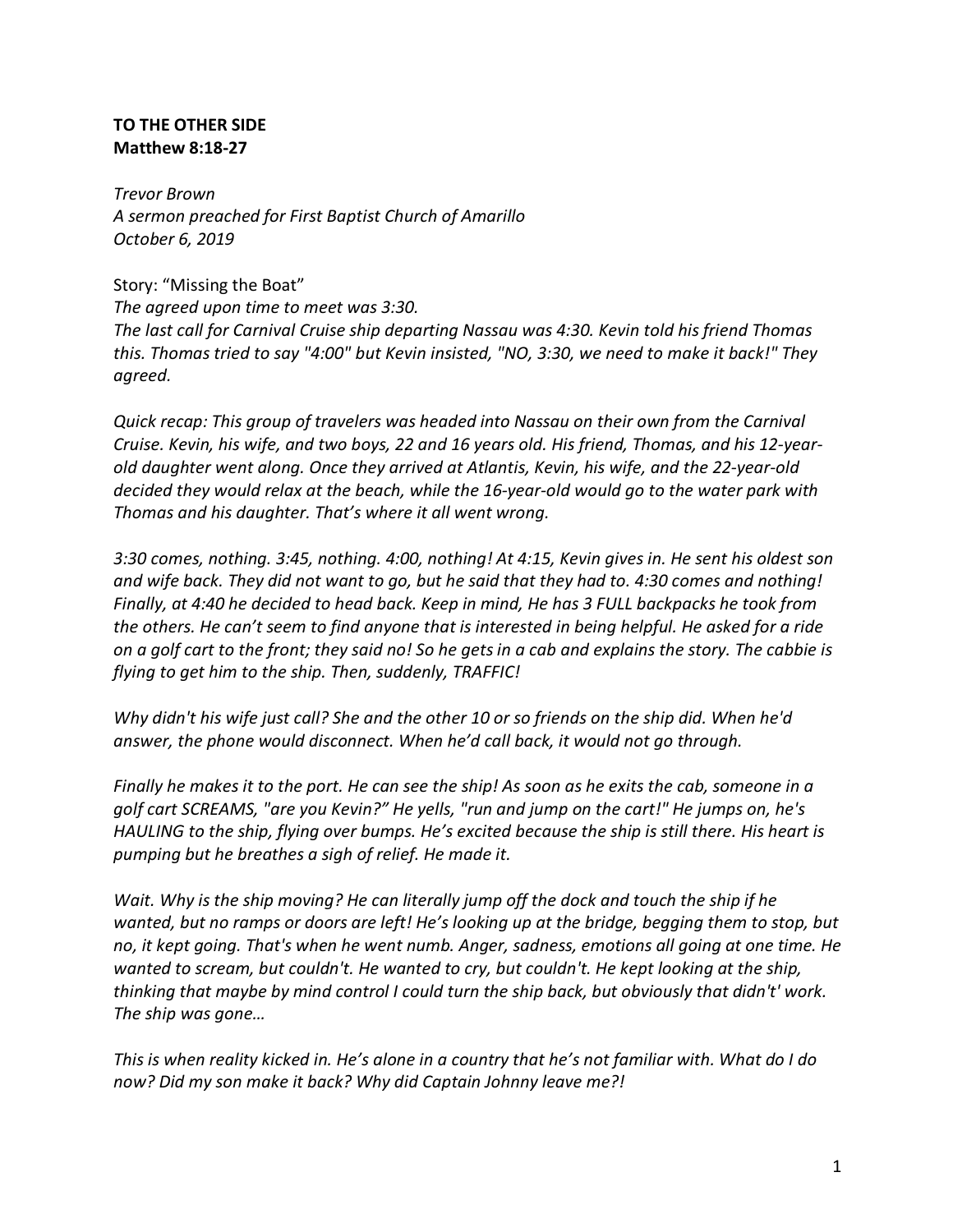Kevin had "missed the boat." He learned several things that day: that Thomas was terrible at meeting up, that when traveling in a foreign country you should know how to dial a phone, but especially, that a cruise ship waits for no man.

Here in the middle of Matthew chapter 8, it's time for the boat to leave. And if you're not following Jesus on his terms, you're not going with him to the other side.

We've been walking through Matthew's gospel together for several weeks. In chapters 5, 6, and 7 we followed him up the mountain and heard his sermon. At the end of those teachings, we were told that people were astounded – astonished by his teaching. They recognize that he teaches as one who has authority, unlike their scribes. But Jesus didn't come just to teach.

In chapter 8, he came down the mountain and his power is immediately on display through 3 successive healing stories. In fact, chapters 8 and 9 of Matthew offer 9 separate miracle stories, broken up by 2 different narrative breaks, where the miracle stories are separated by lessons about the call to discipleship. They're almost like case studies that help us to think more deeply about our own response to what we've just heard.

Verse 18 marks another change in scenery in the middle of Matthew's gospel. Crowds have now gathered around Jesus. The cleansing of a leper, the healing of a Centurion's servant, and the episode at Peter's house have now drawn quite a gathering.

With these great crowds pressing in, he demands his disciples, "orders," that they "go away" with him. It might, at first, seem like a simple description of the events, but we quickly find out in these verses that Matthew is using these moments of movement to frame a deeper meaning. True disciples – not the crowd who have come for the show but true disciples – will be those who respond immediately to this call and follow him to the other side.<sup>i</sup>

The first time Jesus took notice of the crowd was the beginning of chapter 5, and that time he ascended up the mountain to teach them. This time, he gives the command that forces the issue of discipleship. The command to go to the other side separates the ones who are just tagging along from disciples who follow him and obey what he commands.

The other side of this lake, the sea of Galilee, will be the country of the Gadarenes, or Gerasenes in Luke's account. It's not an unreasonable distance, but its well out of Jewish country and into the Greek-Hellenistic world outside of the control of Herod's rule. They'll be met there by a heard of pigs, another reminder that it isn't a Jewish region.  $\mathbb{I}$ This is the scene that Matthew records 2 immediate encounters with Jesus. The first: a scribe.

#### *"Teacher, I will follow You wherever You go."*

So far in Matthew, these legal experts haven't exactly been the heroes. In fact, in almost every instance they're portrayed negatively. Given that he's leaving Jewish-country, it's even more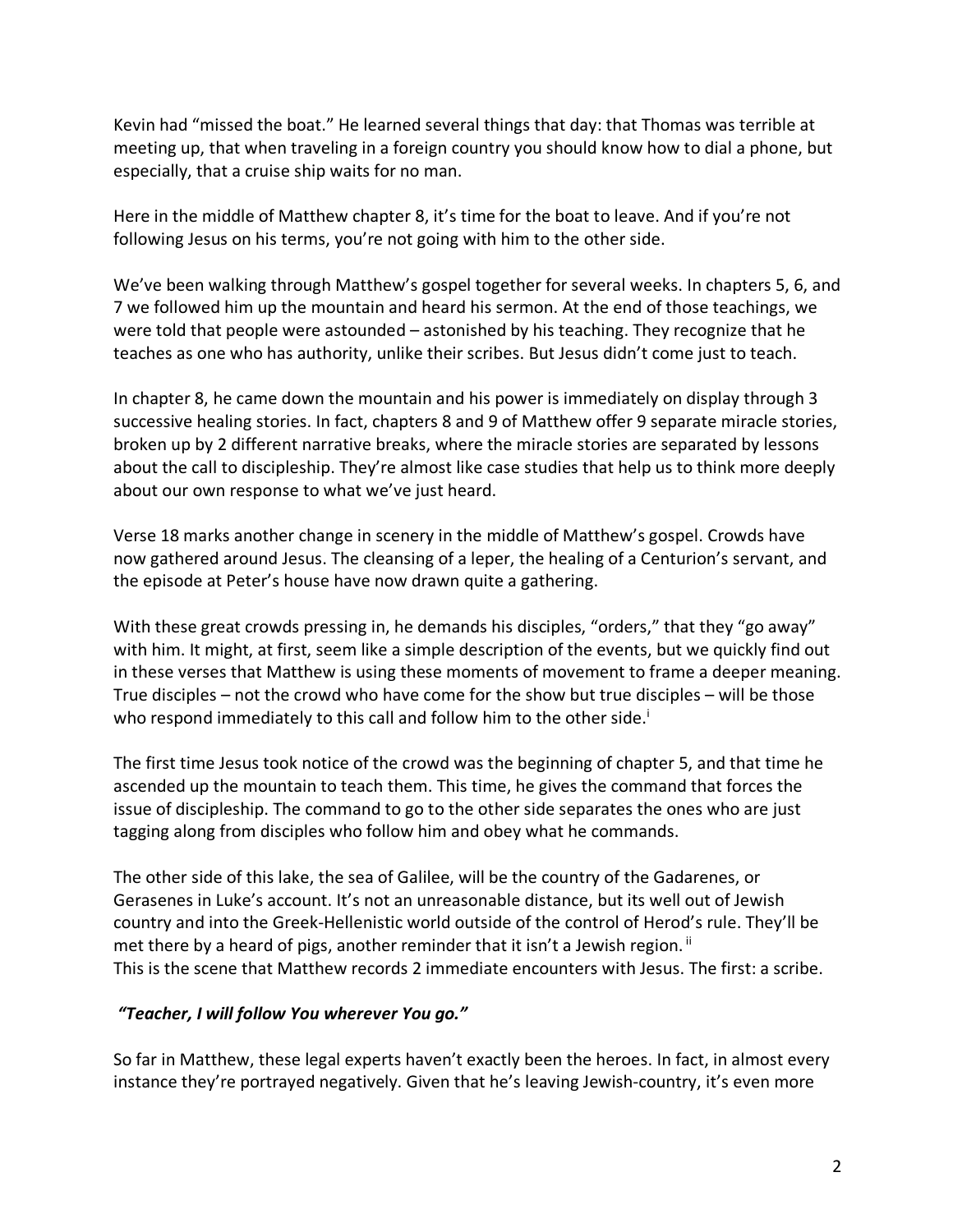surprising that this scribe is a fan. Most of them aren't. But regardless of his enthusiasm and interest, he's not presented here as a true disciple.

"Teacher," he calls him. It's an acceptable name in Mark's gospel, but the only people in Matthew who call Jesus that are outsiders. It's not ever used by real disciples.

Jesus' reply seems almost cryptic, *"The foxes have holes and the birds of the air have nests, but the Son of Man has nowhere to lay His head."*

## **1. Following Jesus requires sacrificing security and comfort.**

It almost leaves us thinking that he's asking for a place to stay, for this man to give him some lodging. But what his response is actually revealing is that Jesus knows that this man has not yet thought out what a commitment to him really entails. He has no idea what's actually involved in discipleship to Jesus. And Jesus knows he's probably not willing to accept the cost.

It's remarkable that a scribe is even interested, but his interest is misplaced. It makes for messy English, but most literally, we might translate the scribe's statement: "I will follow you where you may be going away to." It may that he was ambitious, or maybe he's just adventurous. It seems like he was only interested in tagging along with a guy who was *going places.*

Maybe his interest was really just in a fun trip across the lake, not a long-term commitment. Either way, his eagerness is not a virtue, and he's misunderstood what following Jesus costs.

Jesus, we know, was a carpenter's son. In Nazareth, this is a reasonably secure place in the world. And even though he left that, he has a temporary home in Capernaum, and he seems to have been able to find hospitality where he went. It's not that he never had a bed. Although, we should notice that his next rest will be exposed on a boat in a storm. There were probably many nights spent in places more exposed that foxes and birds.

The ministry he is doing, the mission he is on, has no guarantees of lodging. Foxes have dens they return to. Birds have nests. But the itinerant mission I'm on, Jesus tells him, is not a road that leads to "success, tranquility, or security."iii I'll be going from place to place to place and not one of them will be home. I'm on the move – and following me means being on the move with me, never really settled in this world, not even truly at home.

Before Jesus was born, He was turned out because there was no room for Him in the inn. John tells us that when he got to Judea they rejected Him (John 5:18), Galilee casts Him out (John 6:66). When he gets to Gadara they beg him to leave its district (Matthew 8:34). Samaria refuses Him lodging (Luke 9:53). He came to His own and they would not receive Him (John 1:11).  $iv$ 

Jesus is telling this man that he misunderstands the real cost. Based on his silence, we find out that Jesus was right. The man wasn't willing to commit to that. The man said, "Teacher, I will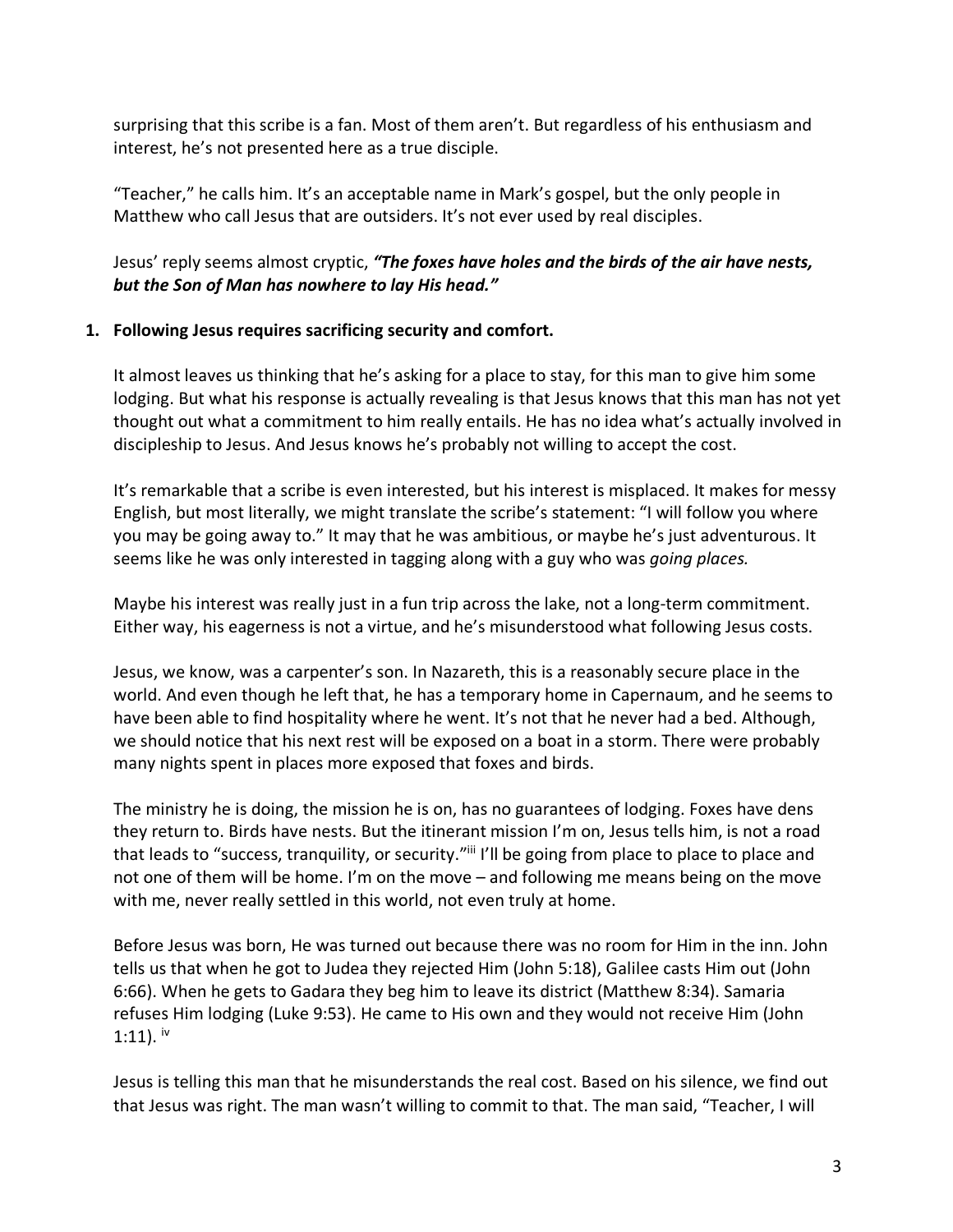follow You wherever You go," but his actions demonstrated that he wouldn't even follow across the lake, to the other side. The cost was too high.

"I'll follow you!" we say. Until we realize that following Jesus means giving up what we found most comfortable, what we've made into a refuge. It means being less at home here than we'd really prefer.

The second scene (V.21) finds "another" of the disciples, presumably not one of the 12, but one of this crowd who has been following him around. He asks:

## *<sup>21</sup>Another of the disciples said to Him, "Lord, permit me first to go and bury my father."*

### **2. Following Jesus requires prioritizing his kingdom above all else.**

*Worst Excuses Ever:* For the last 10 years, job listing site CareerBuilder has put out a list it calls "The Most Unbelievable Excuses for Calling in Sick." It turns out that when "my dog ate my homework" grows up, it gets even more creative.

Last year an employee said he couldn't come in because his false teeth flew out the window while he was driving down the highway. Another claimed that someone had glued her windows and doors shut so she couldn't get out of her house. Then there was the employee who said she couldn't come in because she had woken up in a good mood and didn't want to ruin it.

Employers reported hearing these real-life excuses over the last year:

- I just put a casserole in the oven.
- My feet and legs fell asleep when I was sitting in the bathroom, and when I stood up I broke my ankle.
- I'm stuck in the blood pressure machine at the grocery store.
- I put my uniform in the microwave to dry and it caught fire.
- I accidentally got on a plane.

And then there was this excuse, which wins serious points for honesty: I woke up in a good mood and don't want to ruin it. Recommended: Just do with "I'm sick."

There are legitimate reasons to miss work though: Jury duty, roads impassable, AND *death in the family?* There are a lot of excuses out there. The hard part about this passage is that this one seems so legitimate. He didn't say I accidentally tried to dry my tunic in the microwave!

NT Wright points out*: "For a devout Jew in Jesus' day and in ours, one of the most solemn and sacred parts of the morning routine would be to say the basic Jewish prayer: "Hear, oh Israel, the Lord our God is the only Lord; and you shall love the Lord your God with all your heart…". Saying this prayer is regarded by official Jewish teaching as the most important thing to do each day. But there is one thing which takes precedence even over saying this prayer.*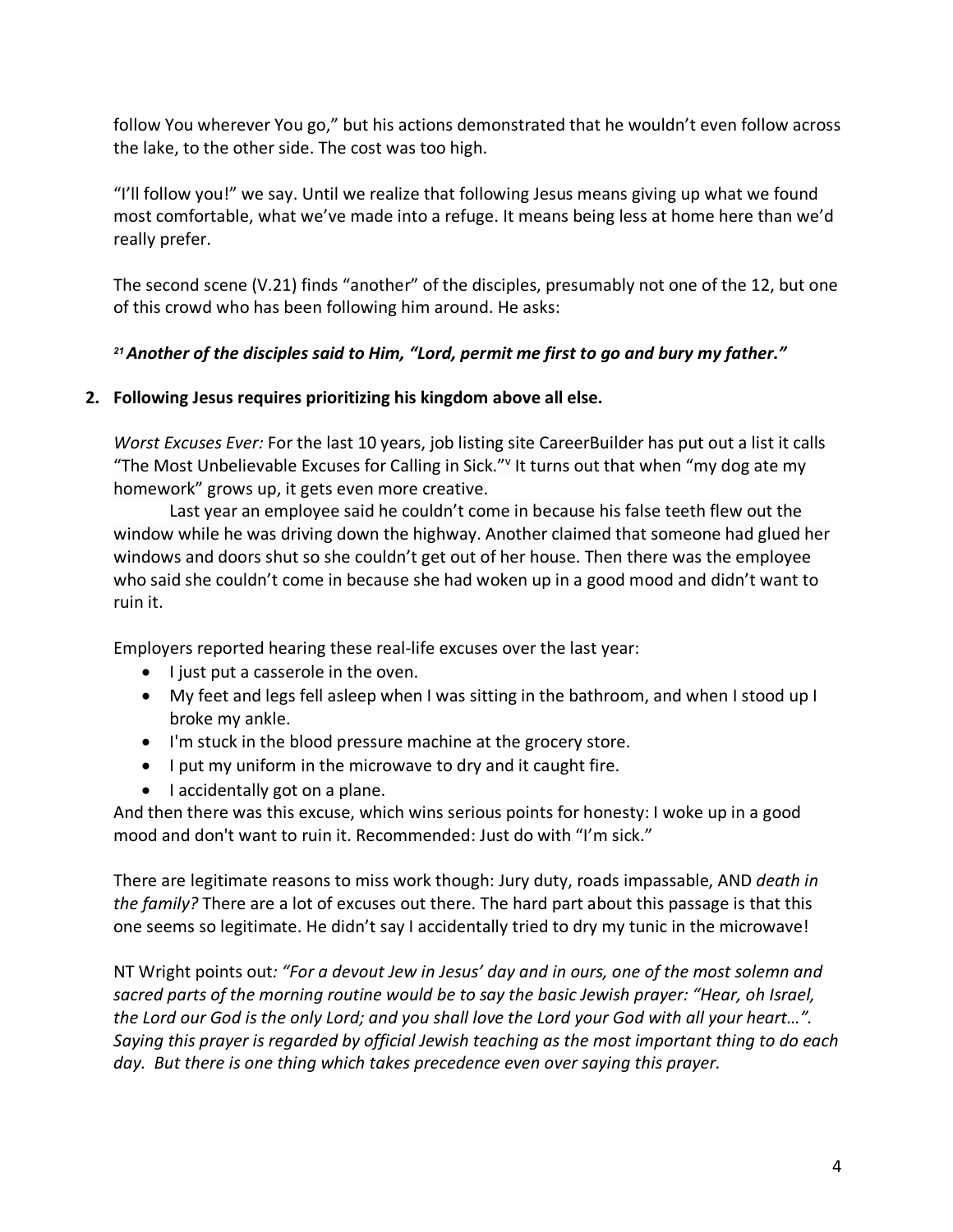*According to rabbi's teaching, when a man's father dies he has such a strong obligation to give him a proper burial that this comes first, before everything else – even before saying the "hear, Oh Israel" prayer."vi*

So, when Jesus finds a follower saying he has to go prepare for a funeral, you'd expect that Jesus would say "well, of course, you have to go and do that and then come and follow me." But instead he says one of the most shocking things in the whole gospel story.

The man seems to offer a reasonable condition. And Jesus seems to offer a calloused response. Whether in the Hebrew or the Greek world, the refusal to bury anyone, especially parents, would be completely irreverent. The idea of it would be offensive and unthinkable to the day's sensitivities.

Scholars have tried to find different ways to explain what might be going on here. And there are a few different ways we might interpret the request to "bury" his father. We tend to read this as referring to the immediate need to go have a funeral and burial. If that's the case, Jewish customs would have him performing a burial within 24 hours of death. That's a reasonable delay, right? He could catch up!

Others point out that ceremonies could last up to a week. So there's extended mourning, and Jewish customs also included an eventual second burial of the bones in separate place.

Kenneth Bailey, a scholar most familiar with Middle Eastern customs, has argued that we shouldn't read this with Western eyes. If his father had just died, he wouldn't be out on the roadside, he'd be keeping vigil for at least a week and making arrangements for the funeral. This idiom "bury his father," he argues, really refers to fulfilling his family duty of responsibly caring for this father for the remainder of his life, and settling his estate, regardless of whether or not death was imminent. That would make his request an indefinite one, postponing discipleship for years, not days. That makes Jesus' reply a little less shocking – but only some.

That may be the case, but that's all just a distraction from the point. This is meant to be a shocking, hard saying. There is not more legitimate excuse than this – and that's the point. Absolutely nothing can take priority over Jesus' call to discipleship.

Either way you read it, Jesus is cutting across cultural norms and throwing deeply-rooted expectations aside to say this: "there are no excused absences in the kingdom of God."<sup>vii</sup> There is no more time to be lost. Whether you've got business commitments, or social obligations, or – yes – even sacred family duties. True Disciples can't shuttle back and forth between the old life and the new.

Robert Tannehill says: Discipleship for Jesus… "is not merely another commitment which we add to the long list of our commitments, but it is *the* commitment – demanding a reordering of our lives from the bottom up."vill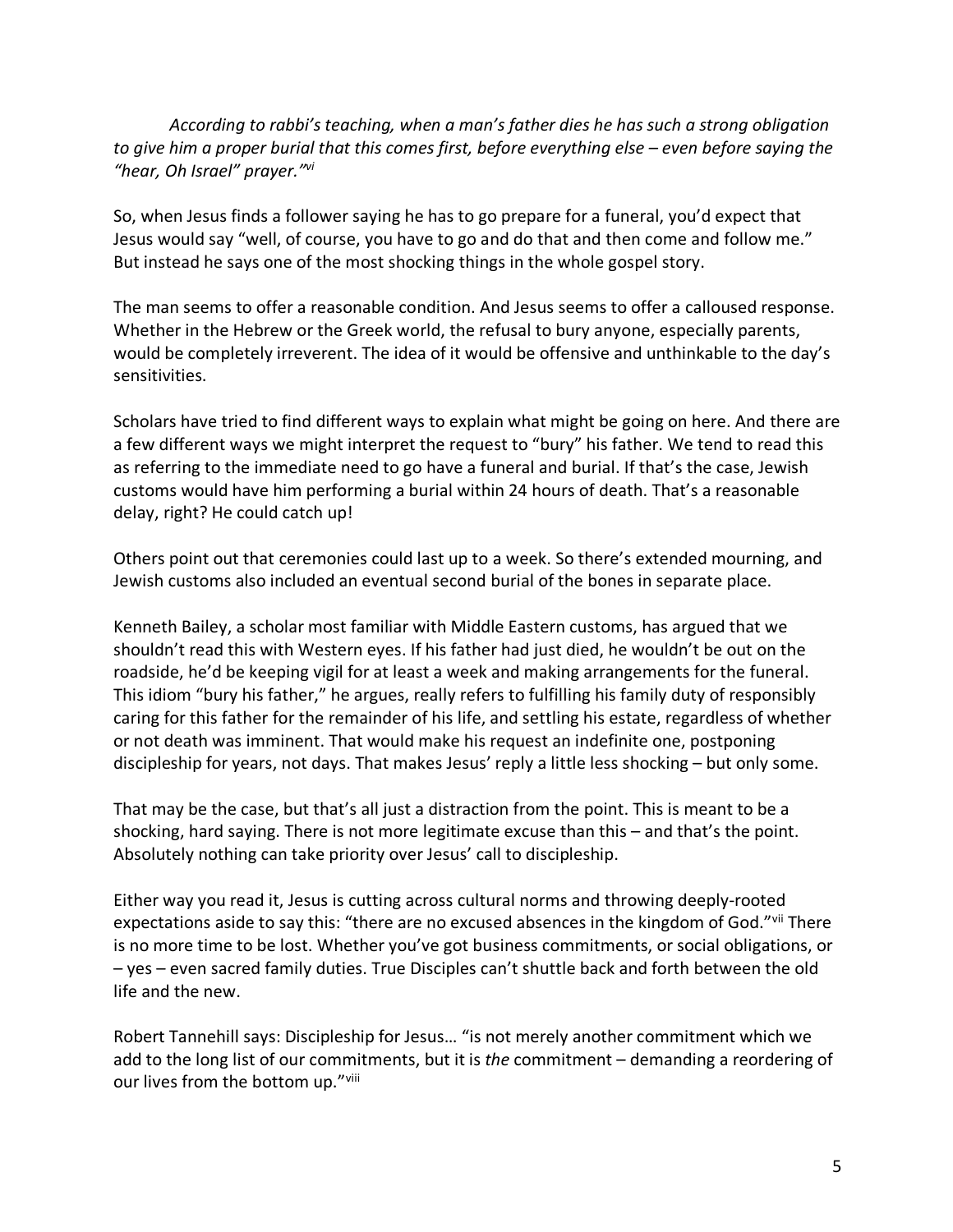This is the only excuse Matthew records. Can you imagine how many others were there? I can. Because I've made most of them before. I imagine you have too. "I'll go where you're leading," Jesus… After things at work settle down…When we get more stable at home, or when we can afford it…When we're a little less busy. "I go where you're leading," but when the storms clear up, as long as my kids have the best opportunity possible. But I need to learn more or get myself straightened up.

We could brainstorm a whole list of excuses together right now. And some of them would sound *so legitimate.* But when you hold them up to Jesus' call… it might as well be an accidental plane ride, while stuck in the blood pressure cuff at the grocery store.

### *When He got into the boat, His disciples followed Him.*

Because that's what true disciples do. Verse 18: Jesus gave orders to depart. Verse 23: His disciples followed him. Don't miss this amidst the 2 cameos we get from others. Jesus commands, and they follow. Are you paying attention to where Jesus is going? Are you listening for where he might be leading you?

## **3. Following Jesus requires confidence in Jesus' power.**

As they go to the other side, there's a great storm we're told. It's a known occurrence on the sea of Galilea. Storms can pop up in a hurry. The waves are so serious that the boat is getting swamped, its hidden by the waves. Jesus, on the other hand, is calm. He's taking this opportunity for a little rest. After all, he's from the foothills of Nazareth and he's in the company of experienced fisherman. They're the ones who should be able to handle this.

In this moment of trouble, the disciples look at each other, and finally one of them gets up the courage to go and wake the one who spoke it all into motion. They seem to get it right, though. They don't ask him to speak to God, they ask him to act as if he were God. And he is. They say, save us! And he does.

Jesus scolds them before he calms the sea because he wants them to realize that following him is going to bring all kinds of storms. They'll have to trust in his power to follow in his way. The moment he rises all the terrifying chaos is overcome by his power. There is only complete calm. They couldn't help but hear the psalms and the prophets echoing in their ears: *At the rebuke of the Lord, the seas halt.*

## *Psalm 89:8-9:*

# *O Lord God of hosts, who is like You, O mighty Lord? Your faithfulness also surrounds You. You rule the swelling of the sea; When its waves rise, You still them.*

So, the answer to their rhetorical question – "who is this?" – is clear. This man whose power extends even over creation: this is God with us.